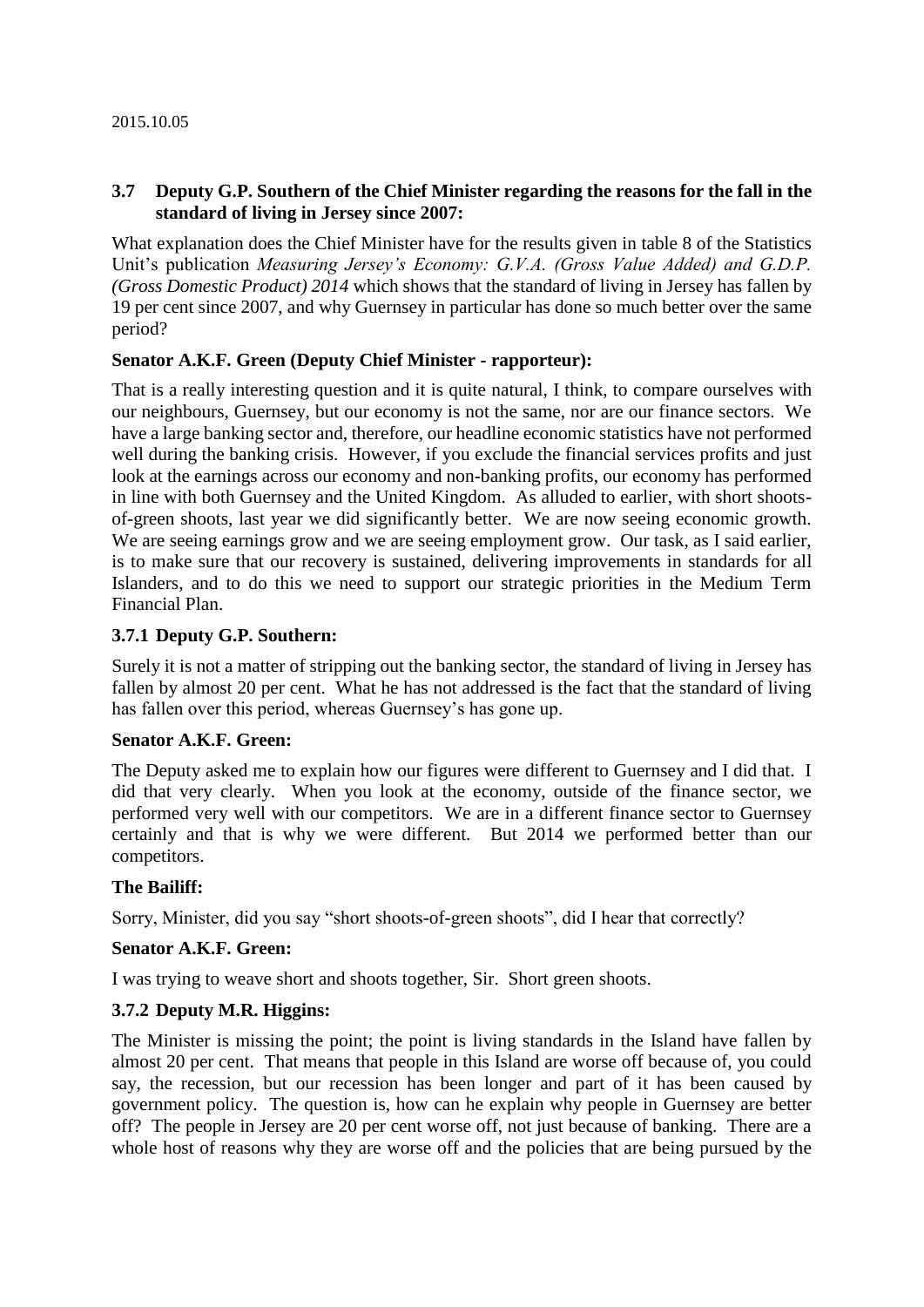Council of Ministers are making it worse. Does the Minister agree and explain why, please, at the same time?

### **Senator A.K.F. Green:**

I have already explained why I do not agree. I was asked to explain the difference between our figures and Guernsey's. I have clearly explained that and, as I said, if you look at 2014, 10 per cent growth overall, 5 per cent consolidated, far better than anything that anybody else in Europe has done.

## **3.7.3 Deputy M.R. Higgins:**

A supplementary? The Minister is using some of the stats in a way that confuses. The economic growth figures for 2014 could well be a one-off. The Fiscal Policy Panel has said that going forward it expects economic growth to be zero. Right, so in other words we are going to get the first boost out of the recession 2014, but there is a danger of it going further down. Also, can the Minister explain whether it was any one-off banking items caused the particular banking figures to be higher and therefore the economic growth to be higher?

### **Senator A.K.F. Green:**

There is some agreement between myself and the Deputy, a certain amount of caution is required as G.V.A. improves. It is volatile, the situation we find ourselves in, so global economic conditions remain fragile, particularly with China. But trends in Jersey are indicating that the economy is on course for further real growth in 2015. Employment growth was very strong in December, which suggests that employment in 2015 is going to be even stronger.

## **3.7.4 Deputy S.Y. Mézec:**

Does the Minister accept that the drop in standard of living has been a direct result of government policy to shift taxation from corporations on to human beings and that our tax system should be re-examined to look towards a new model, which meets the needs of sections of the finance industry which rely on tax neutrality to be viable, but which does not leave a situation where ordinary working people are finding it harder and harder to get by?

### **Senator A.K.F. Green:**

No, I do not accept that. I do accept that we have been through difficult economic times and I know what the Deputy is asking me to do is to say that we should have a different policy, for example, Zero/Ten. If we did not comply with Zero/Ten along with our main competitors, we would be in an even worse position. So, no, tax policy is not done on the hoof, it is done properly on proper advice and looking at all the risks that go with that.

### **3.7.5 Deputy M. Tadier:**

Later on this week we will be debating whether or not to give money to the Comms Unit for the Chief Minister's Department, or to take some of that money away and give it to schools so that they can teach French at an early age. Will the Minister, talking about the Comms Unit, explain why the headline which was put out, no doubt with the blessing of his Chief Minister's Department, was that G.D.P. this year is up, but the real news, that was hidden further down in the small print, was that we are all 10 per cent worse off, or rather we are not all worse off but on average people are 10 per cent, 20 per cent worse off than they were 10 years ago. Is that not of concern to the Chief Minister and what does he think that the causes of that are?

### **Senator A.K.F. Green:**

We can spend hours looking at what the different causes are. We know that the basic cause of the financial difficulties all economies have found themselves in have been down to the global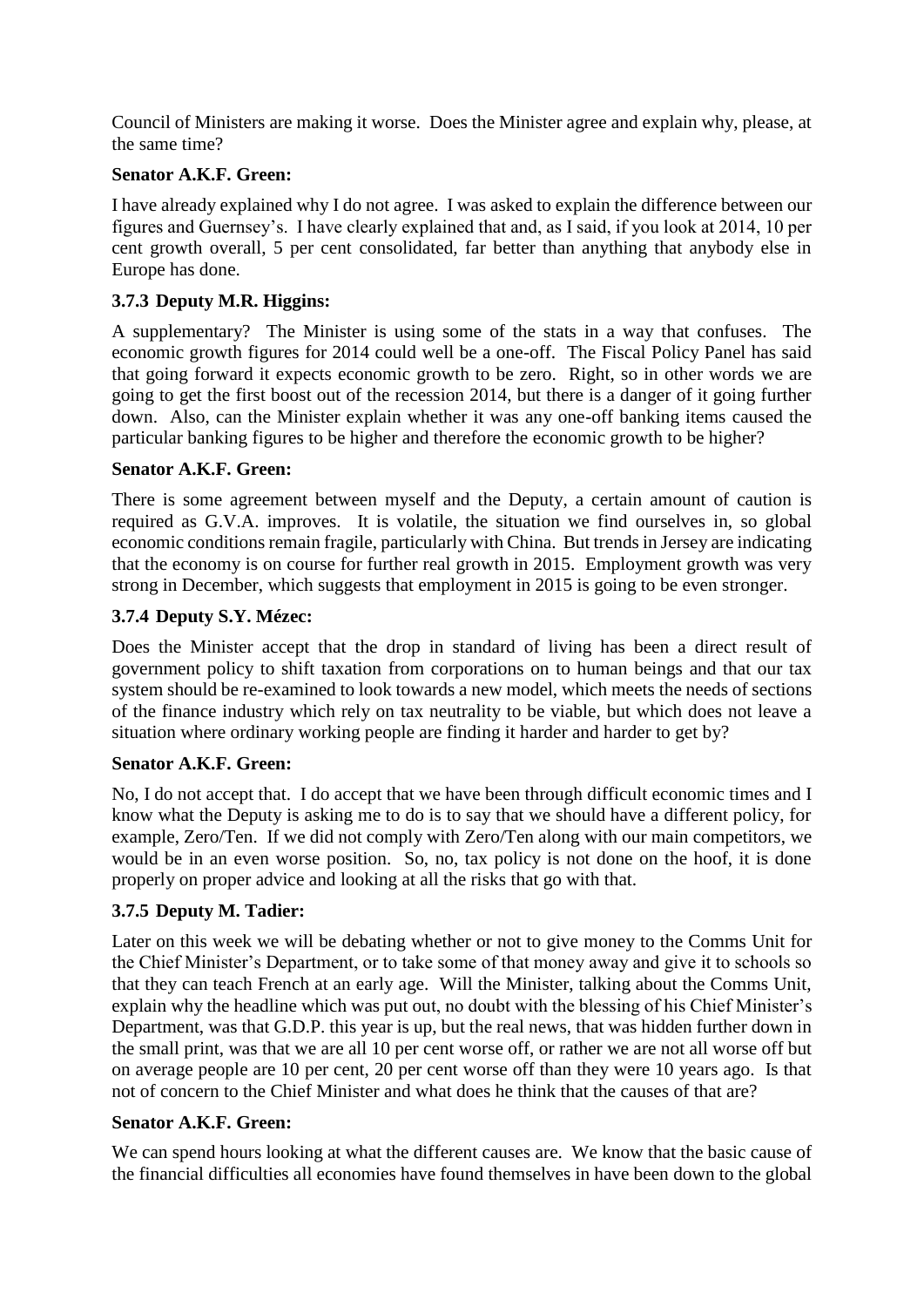recession, not of our making, but we had to pick up on that. The Comms Unit the Deputy asked me about; the Comms Unit produces the information as it becomes available from the different reports. I do not know quite whether the Deputy wants me to ask them to say something or not to release these reports as they become available. I have to say I am at a little bit of a loss to reply to that part of the question.

# **3.7.6 Deputy M. Tadier:**

I think the point is that the Comms Unit draft a press release and they obviously put their spin on it. That is why it is also known as the Spin Department for the Chief Minister's Department. But does the Deputy Chief Minister acknowledge that the real reason we have seen 20 per cent reduction in people's standards of living - these are all our constituents incidentally, they are real people in the real world, some of whom voted for us - is due to the fact that, in the last 10 years, this Government and previous administrations have already been pursuing an austerity agenda and what we are seeing this week coming before the States is even a more enhanced austerity agenda which can only lessen the standard of living for our constituents into the future.

## **Senator A.K.F. Green:**

I have already acknowledged it has been difficult. Difficult for all Islanders as we come out of the economic decline. But, no, I do not acknowledge that we are in a period of austerity, as the Deputy calls it. If you want austerity, go to Greece, or perhaps look closer to home, look at Southern Ireland, but also look how they pulled their socks up and managed to improve their situation. We have a need to invest in health, a need to invest in education, a need to invest in our infrastructure. We need to ensure that we have an economy that will support an ageing population. One third of Islanders, in 20 years' time, will be retired, so this Medium Term Financial Plan is about supporting our community going forward.

# **3.7.7 Deputy M.J. Norton of St. Brelade:**

I was getting a little bit confused with words of austerity and how terrible we are doing when I see a 10 per cent rise in banking and 5 per cent rise consolidated as has just been outlined. I just wonder if the Deputy Chief Minister might be able to explain the G.V.A. per head and how we compare with Guernsey and the U.K., because the figures I was looking at seem to indicate that we were doing rather well.

### **Senator A.K.F. Green:**

If you look at the G.V.A. per head for 2014 we are doing very well.

# **3.7.8 Deputy G.P. Southern:**

Does the Minister accept 2 things about this so-called recovery: one, does he accept the Fiscal Policy Panel's analysis that suggests that 2014 was a one-off and will not necessarily be maintained; and secondly, does he accept that having a wage freeze in the public sector has contributed to public sector living standards falling?

### **Senator A.K.F. Green:**

I think the Fiscal Policy Panel urged caution and said that we should be careful because, basically, one green shoot does not make a spring. But I think, also, they said that we should have a flexible plan and that is what we have put together, that we will keep an eye on the economy as a whole and I think they forecasted that in 2 years' time we will be flat based on global trends. So we have to plan for all of that. I cannot remember the second part of the question.

### **Deputy G.P. Southern:**